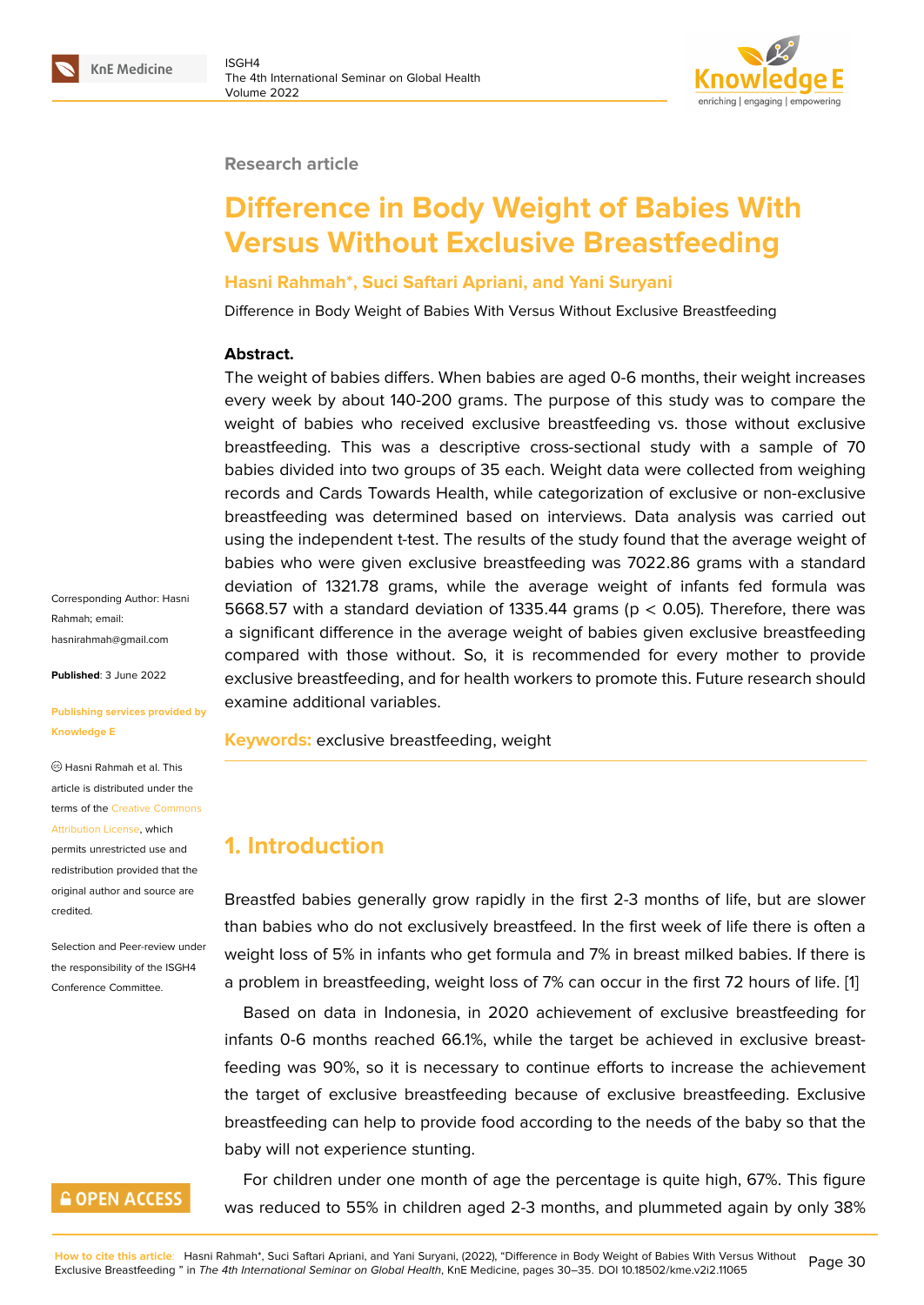in children aged 4-5 months. This means that the figure of 52% is actually a pseudoachievement because it has not described the percentage of babies who actually get breast milk only during the first 6 months of life, without other intakes such as formula milk (factory-made breast milk), bananas, tajin water, and other foods / drinks.[2]

The weight of each baby in general has a difference but there is a standardization to the ideal weight based on the ideal baby weight curve according to the age of the baby to reference growth. The average normal baby weight has a weight from t[he](#page-5-1) range of 2,500 grams to 4,500 grams. Factors that can affect the baby's weight are health, genetics, heredity, nutrients consumed by the mother during pregnancy.[3]

The ideal body weight of babies aged 0 - 3 months is 2,700 grams to 5,700 grams, age 4 - 6 months the ideal body weight is 5,000 grams to 7,400 grams. For the age of 0-6 months weight growth will increase every week about 140-200 [gra](#page-5-2)ms and the weight will be twice the birth weight at the end of the 6th month.[4][3]

However, in Indonesia, only 1 in 2 infants under 6 months of age are exclusively breastfed, and only slightly more than 5 percent of children are still breastfed at 23 months of age. This means that almost half of all Indonesian childr[en](#page-5-3) [d](#page-5-2)o not receive the nutrition they need during the first two years of life. More than 40 percent of infants are introduce to complementary foods too early, ie before they reach the age of 6 months, and the food provided often does not meet the nutritional needs of infants.

It also claims that breastfed babies are less likely to develop diabetes or become overweight as they grow older. Mothers also benefit by having stronger bonds with their children and having a lower risk of breast and ovarian cancer, osteoporosis, diabetes and cardiovascular disease. Who recommends that mothers breastfeed their babies for the first six months of life, after which they can start eating solid foods, while continuing with breastfeeding? In fact, who does not set a breastfeeding age limit, but encourages mothers to do so until their child is about two years old. [5] Mothers who give exclusive breastfeeding are better at dealing with infant malnutrition because the nutritional content in breast milk is good for fulfilling infant nutrition so that the baby's weight increases and is in accordance the baby's age so that they do [n](#page-5-4)ot experience malnutrition or stunting

Breast milk is the first natural food for babies. Breast milk provides all the energy and nutrients a baby needs for the first months of life. Breastfeeding is an excellent way of providing ideal food for the growth and development of a healthy baby. In order to reduce infant pain and death, United Nations Children's Fund (UNICEF) and World Health Organization (WHO) recommend that infants be breastfed only for at least 6 months, and breastfeeding to continue until the baby is two years old. In order for mothers to maintain exclusive breast milk for 6 months, WHO recommends that breastfeeding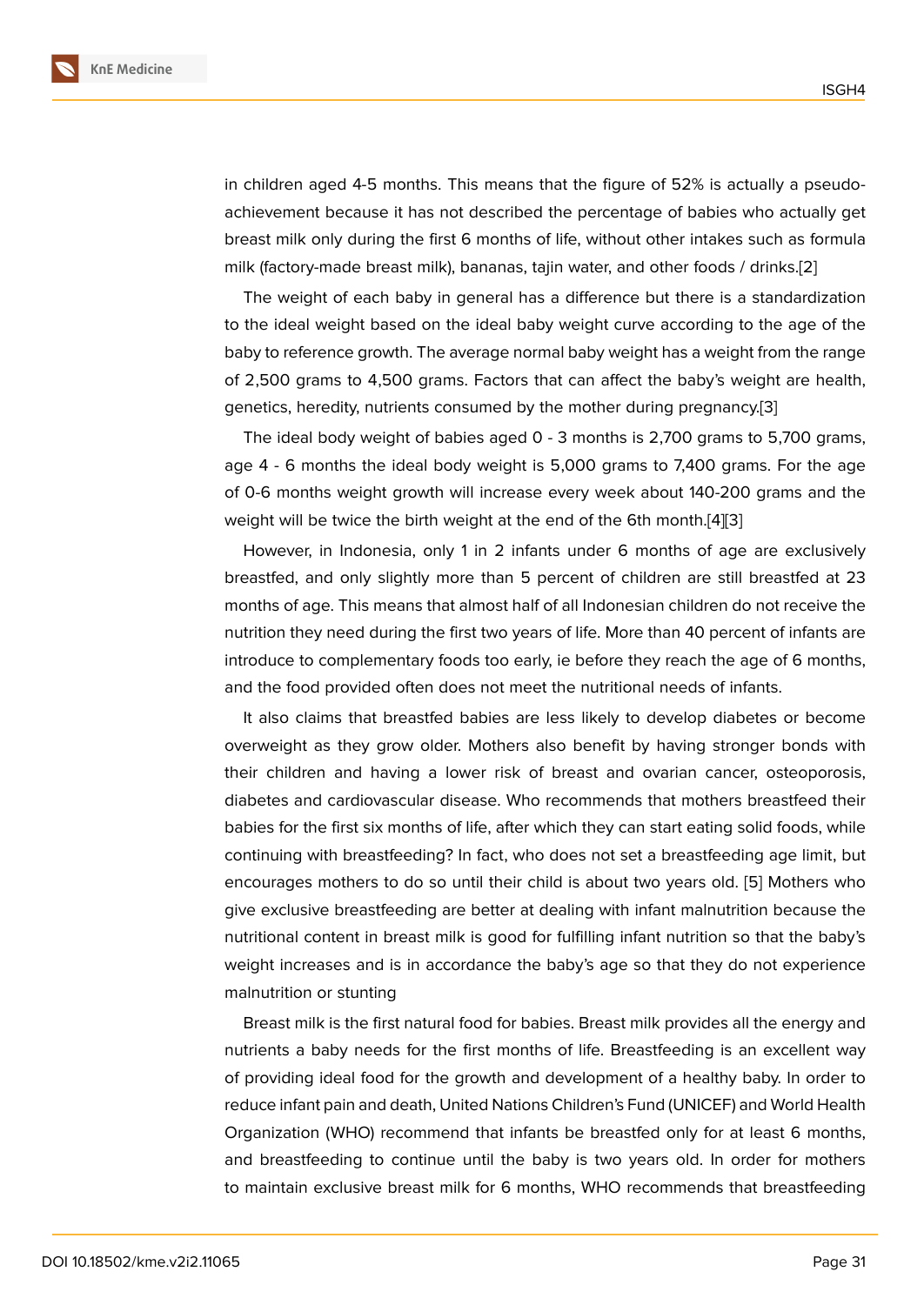initiation within the first hour of life, babies only receive breast milk without additional food or drink, including water, breastfeeding on demand or as often as the baby wants, and not using bottles or pacifiers. [2]

When comparing babies who are given and if the baby is not given exclusive breastfeeding, it will seen from the content foods other than breast milk in infants aged 0-6 months because it is possible the [co](#page-5-1)ntent obtained from the addition foods other than breast milk cannot meet the nutritional needs of infants, besides that it also can affect the protection infection transmission for babies who are not given exclusive breastfeeding because breast milk has good antibodies in preventing babies from getting infections. In Noviani (2019) research, it showed that there was a difference in the average weight gain of babies who were exclusively breastfed with an average weight gain of 4260 grams, while the average weight gain of babies who were partial breastfed was 4580 grams. Meanwhile,[6] the results of research by Fani Ladomenou et al (2014) explaining the protective effect of exclusive breastfeeding against infection transmission showed that infants who were exclusively breastfed for 6 months were compare to their peers who were not excl[us](#page-5-5)ively breastfed or breastfed but with other food companions other than breast milk in protection against infectious diseases such as Respiratory Tract Infection, so that exclusive breastfeeding is important for mothers to give their babies at the age of the first 6 months.[7]

The purpose of this study was to see the difference in body weight of infants who were exclusively breastfed and those who were not exclusively breastfed in infants aged 0-6 months. [8]

## **2. Metho[d](#page-5-6)s**

#### **2.1. Study design**

This study design is a survey method with a cross-sectional approach. It was oocured at Hegarmana, Cianjur Regency on Desember 2020.

#### **2.2. Sample**

The population in this study amounted to 196 infants. The sample in this study infants who divided into two groups, namely the group that was given exclusive breastfeeding and the group that was not given exclusive breastfeeding based on the inclusion and exclusion criteria by using the Slovin sample formula to determine the sample size with random sampling technique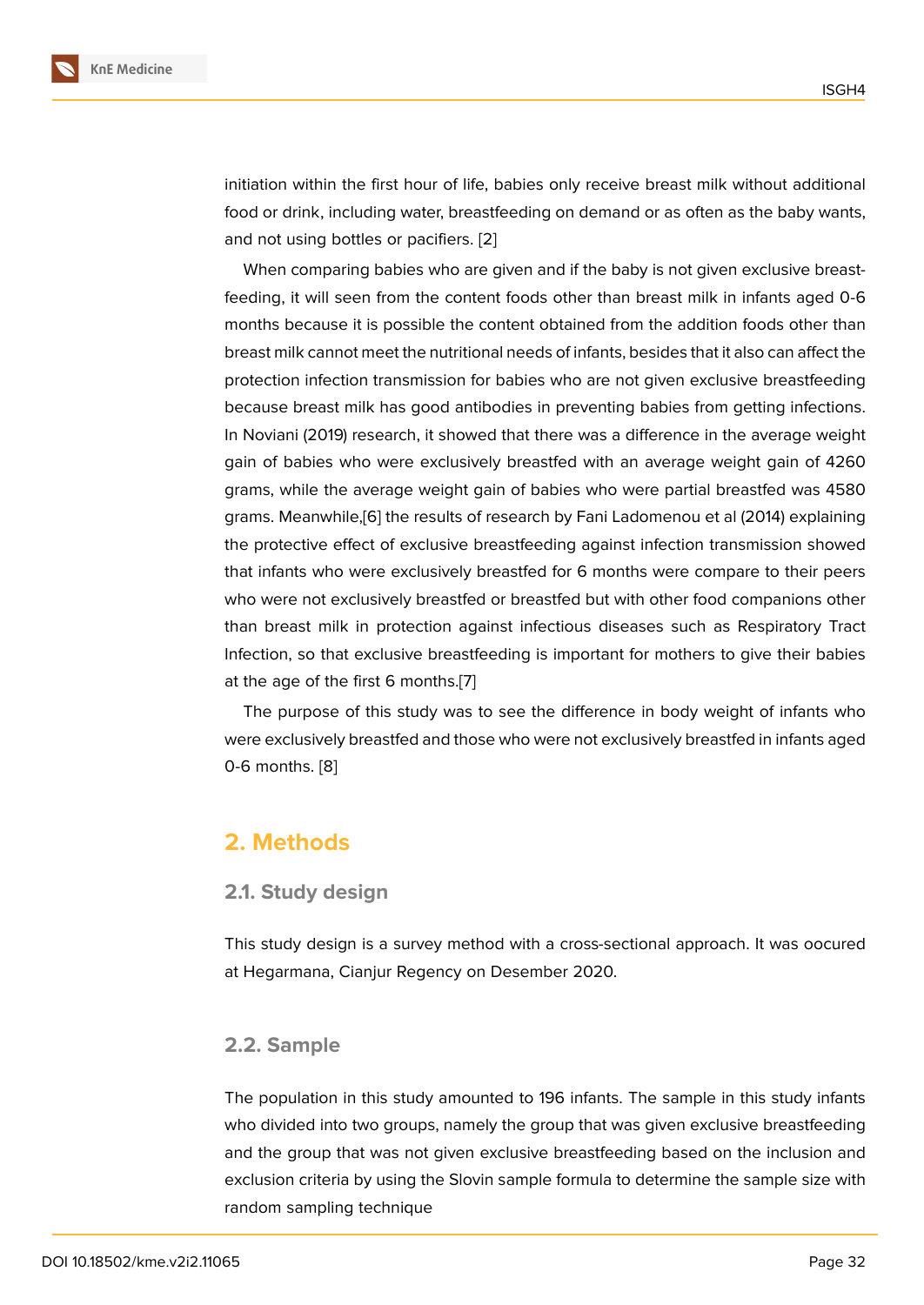

The study was conduct in Cianjur Regency because the Cianjur area is one of the districts that is a priority for stunting which can assisted by breastfeeding from the time the newborn is born at least until the first 6 months.

The instrument in this study was an interview sheet regard exclusive breastfeeding to the mother to find out whether the mother gave exclusive breastfeeding or not to the baby. While the instrument used to determined the baby's weight is to use the data on examination of body weight

#### **2.4. Data collection procedure**

In this study, the research process carried out through the stages of applying for a research permit at the place be used, then after obtaining permission from the area where the research conducted, informed consent carried out on the respondents be used as research samples, then after that they submitted a request for data on the weight of infants aged 0 – 6 months in December 2020 and done. Data on exclusive breastfeeding obtained through interviews using instruments to mothers who were breastfeeding and data on baby's weight obtained from the results of data collection on the results of the examination the baby's weight.

#### **2.5. Data analysis**

The data analyzed in this study analyzed using univariate to determine the frequency distribution of respondents' characteristics, the data were normally distributed and analyzed using SPSS and Microsoft Excel. Bivariate data analyzed using an independent T test presented with tables and narratives

## **3. Result**

#### **3.1. Univariate analysis**

Based on table 1, it can seen that the characteristics of the two groups of respondents are not different in the two groups so that they are worthy of being compared be research respondents.

From the results of the study found that the average weight of babies who were given exclusive breast milk was 7022.86 grams with a standard deviation of 1321,783 grams, while the weight of infants fed formula was 5668.57 with a standard deviation of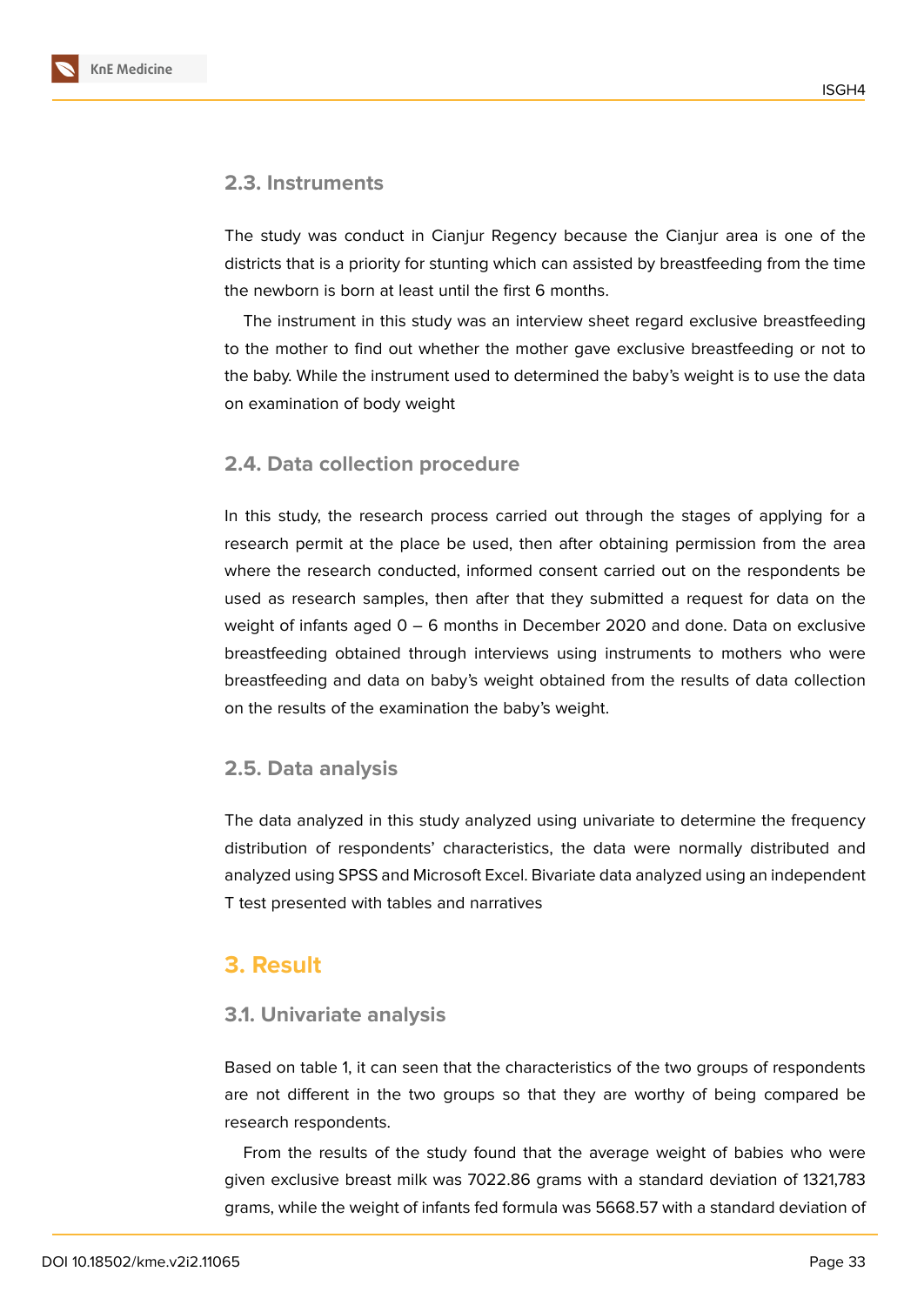| No | <b>Characteristics</b>               | <b>Kelompok</b>                           |                                        |  |  |
|----|--------------------------------------|-------------------------------------------|----------------------------------------|--|--|
|    |                                      | <b>Exclusive</b> breast Without<br>(n=35) | <b>Exclusive</b><br>(n=35)             |  |  |
|    | Age $0-1$ month $\geq 1-$<br>6 month | З<br>(91, 43%)                            | $(8,57 \%)$ 32 6 (17,14%) 29 (82,86%)  |  |  |
|    | Sex Male Female                      | $12 \overline{ }$<br>(65, 72%)            | $(34,28\%)$ 23 19 (54,28%) 16 (45,72%) |  |  |
| 3  | Labor Vaginal Section 32<br>Caesarea | (91, 43%)<br>(8.57%)                      | 3 34 (97,14%) 1 (2,86%)                |  |  |

TABLE 1: Characteristics of Respondents (N= 70).

Table 2: Averages the difference in a baby's weight based on nutrition.

| <b>Nutrition</b>                  | Mean             | <b>SD</b>        | <b>P-Value</b> | N  |
|-----------------------------------|------------------|------------------|----------------|----|
| <b>Exclusive</b><br>breastfeeding | 7022,86 1321,783 |                  | 0.000          | 35 |
| Formula Milk                      |                  | 5668,57 1335,438 | 0.000          | 35 |

1335,438 grams. The results of the statistical test obtained a value of  $p = 0.000$  which means there is a significant difference on average - the average weight of babies given exclusive breast milk with infants given formula milk.

## **4. Discussion**

The results of this study are in line with research presented by Syarif Hidayatullah State Islamic University Jakarta, 2014; Wulan Ambarwati stated that "Babies who get breast milk until more than 4 to 6 months of age are typically lighter than infants who get formula" babies.[8] The weight of babies who get breast milk is lighter than the weight of babies who get formula milk but when viewed from the KMS curve, babies who get breast milk have a weight in the normal weight range, while babies who get formula have weight in t[he](#page-5-6) obesity range because the protein content in formula milk is about 3 times more than AI,Fat in breast milk tends to be more easily digested and absorbed by babies compared to fat in formula milk. This is because the calorie content in breast milk is absorbed by the baby's body in accordance with the needs needed by the baby. But the baby's body will absorb all the calories contained in formula milk. Thus, babies who get exclusive breast milk are lighter than without exclusive breast milk.[9]

# **5. Conclusion**

There is a difference in the weight of babies given exclusive breast milk with the weight of babies given formula. The weight of babies given exclusive breast milk